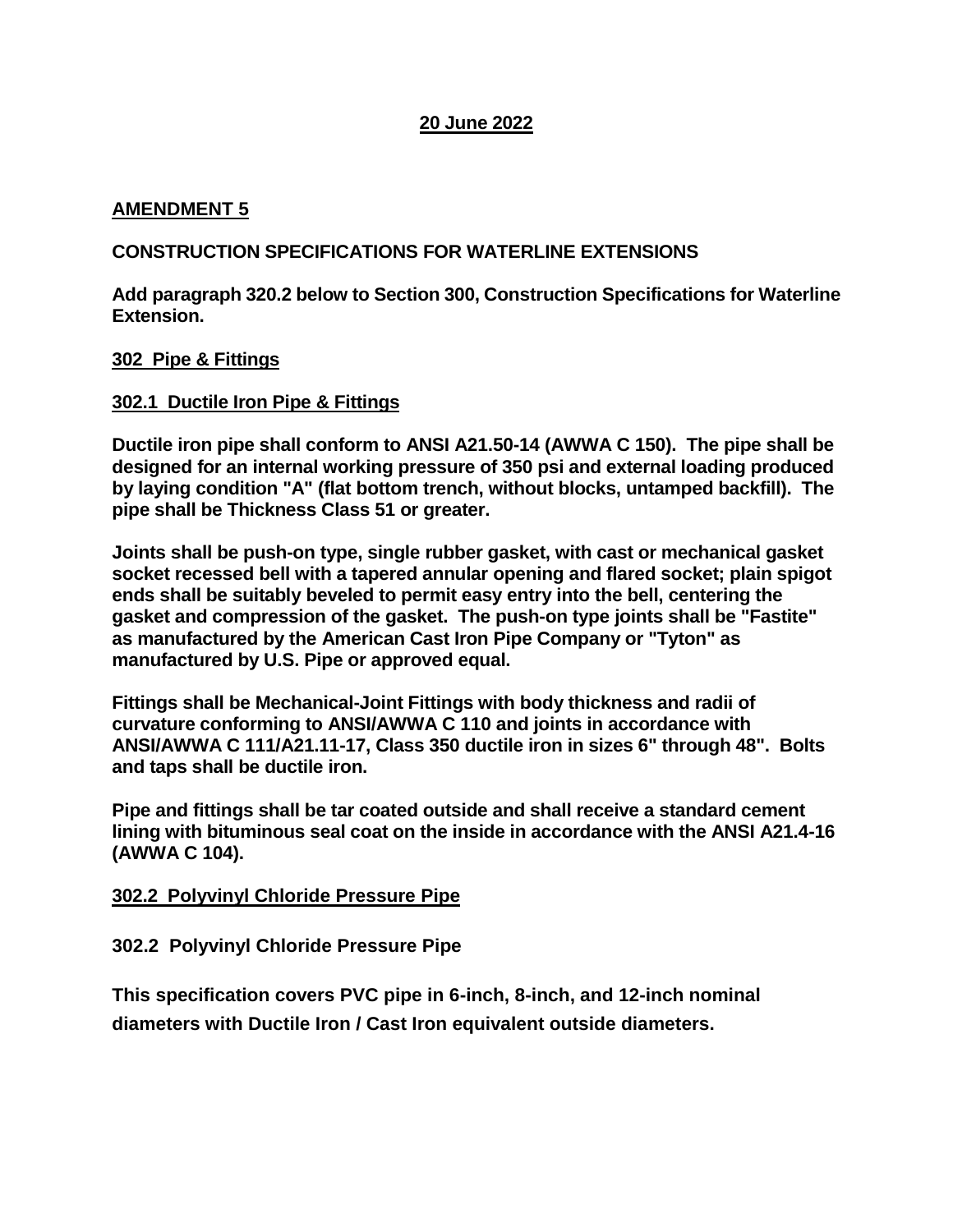**PVC pipe shall be manufactured in accordance with AWWA C900 and C905, either by J.M. Eagle, Diamond Plastics, or approved equal, with the following additional requirements or exceptions:**

**The pipe must conform to AWWA C900 pressure class 235 psi (DR 18) and or 305 psi (DR 14).**

**It must carry approval of ANSI/NSF Standard 61, UL 1285 and FM 1612.**

**Pipe joints shall be made using an integral bell with an elastomeric gasket pushon type joint. Installers should exercise caution when belling the pipe to insure over belling does not occur.**

**PVC pipe shall be of a rated pressure class 235 psi (DR18) or greater.**

**Pipe furnished under this Specification shall have a nominal laying length of 20 feet. Random lengths are not acceptable.** 

**The Manufacturers shall submit a written statement that the inspection and all specified tests have been completed and that results comply with the requirements of these standards.** 

**Components in contact with potable water shall be certified to comply with NSF/ANSI 61, and a copy of the NSF/ANSI 61 certification shall be provided to WMU, if requested.** 

**Minimum bury depth shall be 36 inches. Maximum bury depth shall be 6 feet. All backfill shall comply with the manufacturer's recommendations or paragraph 313.11 of this manual.** 

**All deflections shall be made using mechanical joint fittings and restraints. There shall be no pipe bending.** 

**Thrust restraint requirements as previously specified in this chapter and SDW-01 through SDW-04 still apply.**